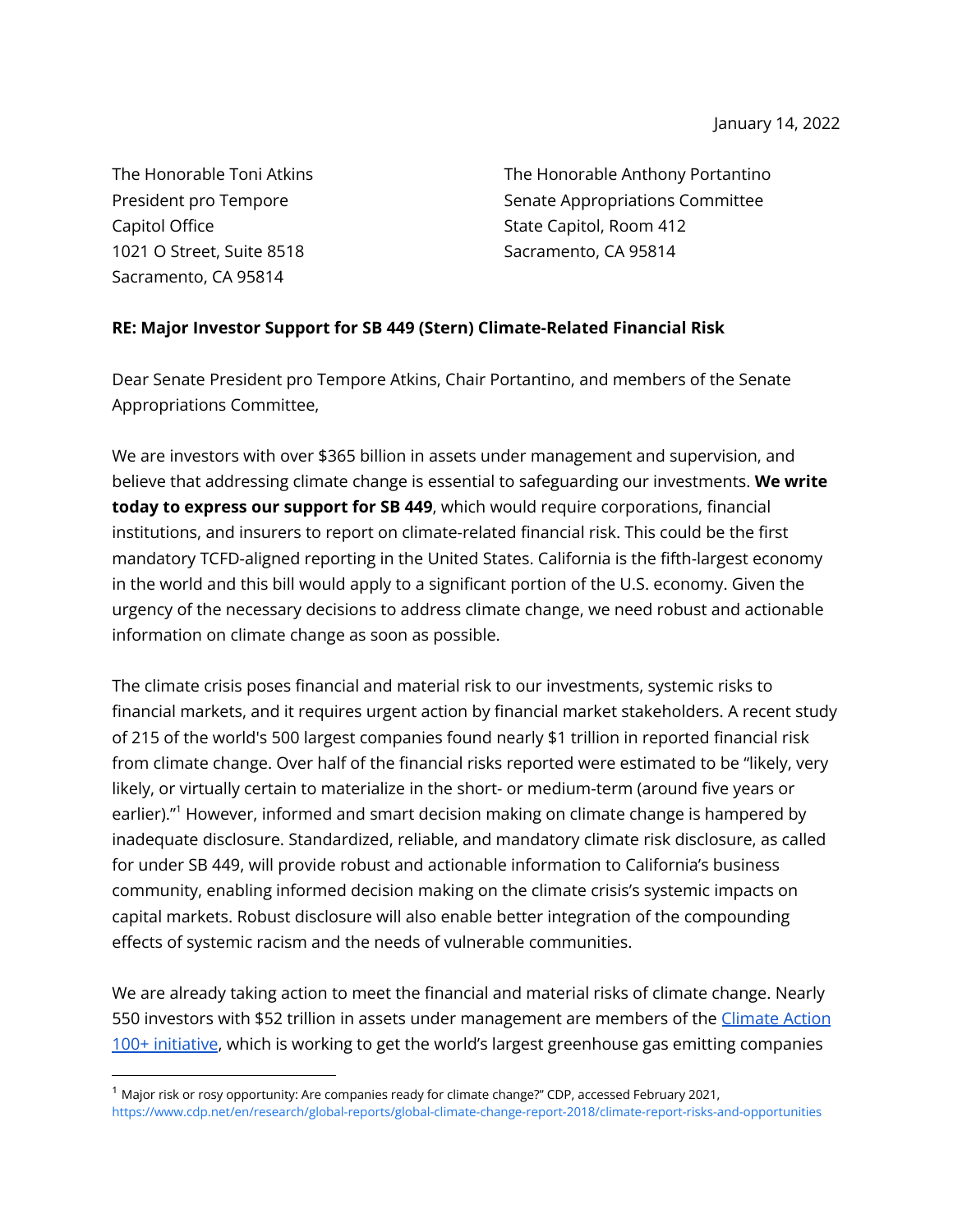to transition to net-zero business strategies. Over 700 investors collectively managing more than \$51 trillion in assets under management signed the 2021 Global Investor Statement to Governments on the Climate Crisis, which included a call for mandatory climate risk disclosure requirements.<sup>2</sup> The disclosure framework developed by the Task Force on Climate-Related Financial Disclosures (TCFD) has received strong support from major investors and companies: 2,600 organizations with a \$25 trillion market capitalization (including 1,069 financial institutions, responsible for assets of \$194 trillion).<sup>3</sup>

In order to address the climate crisis, more and higher quality disclosure is needed. Informed and smart decision-making on climate change is hampered by inadequate disclosures and we cannot make good financial decisions without good information. Voluntary climate risk disclosures are growing as companies, firms, and institutions recognize its materiality and investors call for more transparency. However, the current voluntary approach is often inadequate, and is not providing the comprehensive, decision-useful information needed to ensure a sustainable, resilient, and prosperous future. This is why legislation such as SB 449 is necessary to precipitate actionable disclosure.

**For these reasons, we urge you to vote AYE on SB 449.** This bill would further establish California's climate leadership and enable informed investor decision making on material and systemic climate risks to our portfolios.

Thank you for your time and consideration.

Sincerely,

As You Sow Boston Common Asset Management\* Boston Trust Walden Company\* Brunel Pension Partnership\*\* Capricorn Investment Group, LLC\* Change Finance Christian Brothers Investment Services, Inc.\* ClearBridge Investments\*\* Congregation of Sisters of St. Agnes Domini Impact Investments, LLC\*

<sup>&</sup>lt;sup>2</sup> "2021 Global Investor Statement to Governments on the Climate Crisis," Accessed December 2021, [https://theinvestoragenda.org/wp-content/uploads/2021/09/2021-Global-Investor-Statement-to-Governments-on-the-Climate](https://theinvestoragenda.org/wp-content/uploads/2021/09/2021-Global-Investor-Statement-to-Governments-on-the-Climate-Crisis.pdf) [-Crisis.pdf](https://theinvestoragenda.org/wp-content/uploads/2021/09/2021-Global-Investor-Statement-to-Governments-on-the-Climate-Crisis.pdf)

 $^3$   $\,$  "Task Force on Climate-related Financial Disclosures: 2021 Status Report," TCFD, October 2021, [https://www.fsb.org/wp-content/uploads/P141021-1.pdf.](https://www.fsb.org/wp-content/uploads/P141021-1.pdf)